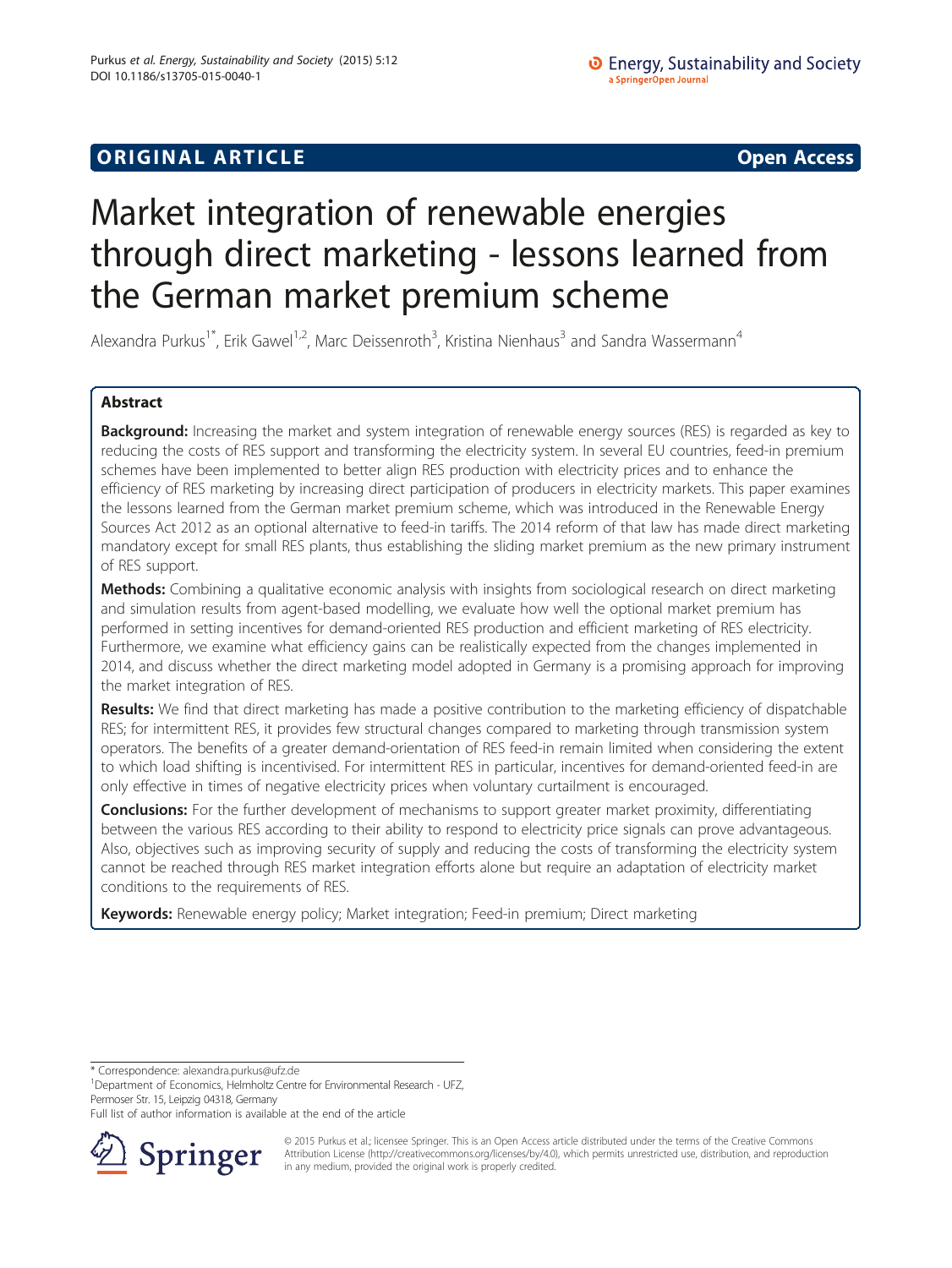#### <span id="page-1-0"></span>Background

## RES market integration - objectives and instrumental implementation

As electricity generation from renewable energy sources (RES) continues to expand in Europe, EU member states are faced with the challenge of integrating the growing proportion of renewables, and especially intermittent renewables, into existing energy systems and electricity markets [\[1](#page-10-0),[2\]](#page-10-0). In this process, increasing the market integration of RES is viewed as an important step towards improving the alignment of RES feed-in to scarcity signals in electricity markets and systems, thus containing the costs of RES expansion; these relate not only to the costs of supporting RES but also to the wider costs of transforming the electricity system [[2,3\]](#page-10-0). The new EU energy aid guidelines, for instance, stress that marketbased mechanisms should promote the 'transition to a cost-effective delivery' (p. 23) and highlight the importance of direct market participation and the assumption of market responsibilities by RES producers [[4](#page-10-0)]. In principle, it appears sensible to differentiate between two different dimensions of market integration (see Table 1) [\[5-7](#page-10-0)]. Firstly, market integration aims for a stronger alignment of RES feed-in to price signals in the electricity market as well as an efficient marketing of RES electricity [\[5,6\]](#page-10-0). Incentives for this dimension of market integration can be implemented in RES policy instruments where prices are administered by the state, by changing from a feed-in tariff which is paid independently from market prices to a feed-in premium model where electricity prices influence total remuneration. This approach is currently pursued by several EU member states using various different design options [[8,9](#page-10-0)]. While fixed feed-in premiums offer RES producers a set bonus on top of the market price, sliding premiums balance out the difference between reference prices and average market prices [[10\]](#page-11-0). Here, total remuneration remains based on statedetermined prices, as is the case for fixed feed-in tariffs, so that the long-term market risks for producers of RES remain comparatively low. The second dimension of market integration, on the other hand, encompasses a competitive determination of the remuneration and a competitive steering of investment decisions [[11,12](#page-11-0)]. This involves a transition to treating RES producers as regular market players with system responsibility, with competitive support mechanisms and electricity market revenues playing a significant role in their refinancing. At present, discussions about the instrumental implementation of this dimension of market integration focus primarily on competitive bidding processes, given that the new EU guidelines on state aid express a clear preference for this instrument type [\[4\]](#page-10-0). A further distinction is necessary between the market integration and system integration of RES - the latter aims at improving RES' contribution to grid stability [\[1](#page-10-0),[13\]](#page-11-0) but is not the focus of this article.

One example of a sliding feed-in premium scheme is the German market premium model, which was initially introduced into the RES support regime in 2012 as an optional alternative to the fixed feed-in tariff in order to set incentives for demand-oriented RES feed-in and efficient marketing of electricity from RES. With the introduction of the amended Renewable Energy Sources Act (EEG) 2014, this approach was further extended by making

| Market integration objectives                                                               | Dimensions of achievement of objectives                                                                                   | Contributions to overarching objectives                                                                       |
|---------------------------------------------------------------------------------------------|---------------------------------------------------------------------------------------------------------------------------|---------------------------------------------------------------------------------------------------------------|
| Demand-oriented generation of RES<br>electricity and increased flexibility of<br>RES plants | Prevention of surplus supply situations via voluntary<br>curtailment in times of negative electricity prices              | Contribution of RES to security of supply is<br>increased:                                                    |
|                                                                                             | Shift of feed-in to times when<br>demand is strong and prices are high:                                                   | Costs of RES promotion are reduced through an<br>increase in RES market value;                                |
|                                                                                             | • Intermittent RES: Maintenance planning, installation<br>design oriented towards market value and system<br>requirements | Cost reductions in the overall system (e.g. lower<br>balancing energy prices and system integration<br>costs) |
|                                                                                             | • Dispatchable RES: targeted load shifting                                                                                |                                                                                                               |
|                                                                                             | Increased remote controllability of RES installations                                                                     |                                                                                                               |
|                                                                                             | Participation of RES installations in the balancing energy<br>market                                                      |                                                                                                               |
| Efficient marketing of RES electricity                                                      | Reduced transaction costs of marketing RES electricity                                                                    | RES promotion costs are reduced                                                                               |
|                                                                                             | Increased forecasting quality and reduction of costs of<br>procuring balancing energy                                     |                                                                                                               |
|                                                                                             | Competition for efficient marketing forms                                                                                 |                                                                                                               |
| Market-driven production and<br>investment decisions                                        | Competitive determination of RES remuneration                                                                             | RES expansion costs are reduced                                                                               |
|                                                                                             | RES producers become regular market players                                                                               |                                                                                                               |

Table 1 An overview of the objectives of market integration of renewable energy sources

Based on BMU 2011 [\[7\]](#page-10-0); Klobasa et al. 2013 [[6](#page-10-0)]; and Lehnert et al. 2014 [[5-7\]](#page-10-0).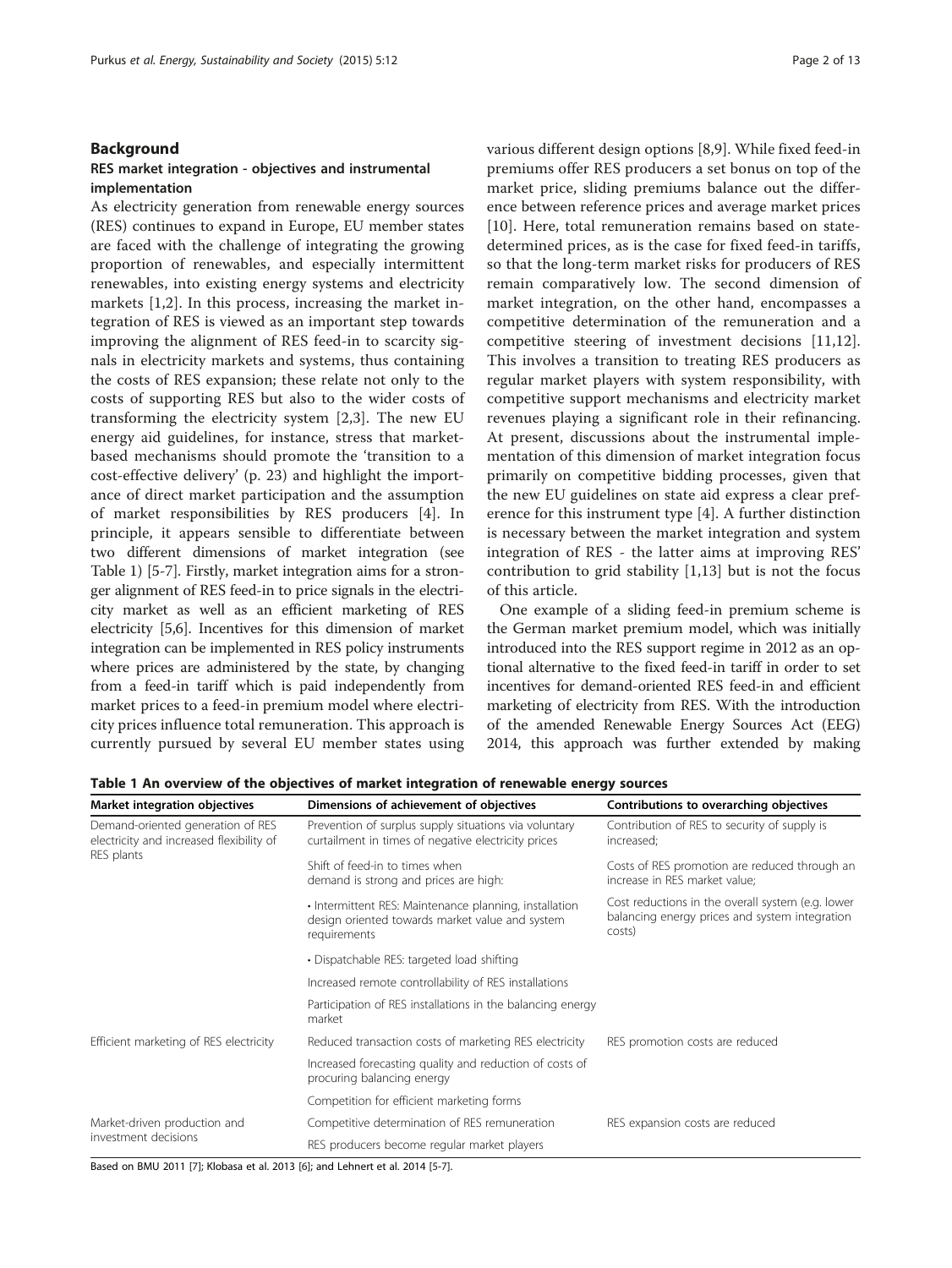direct marketing mandatory except for small plants, while elevating the market premium scheme to the standard remuneration model. In the literature, assessments of the market premium scheme come to divided conclusions. While some studies evaluate the promotion of market integration via the sliding market premium positively [[6,](#page-10-0)[14,15\]](#page-11-0), others are critical of the instrument. On the one hand, market-determined incentives for RES producers are regarded as insufficient to promote market integration and reduce the costs of RES support [\[11,12,16,17](#page-11-0)]. On the other hand, however, critics question the usefulness of a direct marketing-driven integration of intermittent RES into the marginal cost-based electricity market, which may be structurally unsuitable to secure their long-term refinancing [\[18-21\]](#page-11-0). Furthermore, there are trade-offs between the objective of exposing RES producers to market price signals in order to increase the efficiency of production and investment decisions on the one hand, and the creation of a secure planning basis for RES investors, which is crucial to achieve a comprehensive transformation to an RES-based electricity system, on the other [\[13](#page-11-0)]. If RES producers carry a high share of market risks, this would also tend to increase the costs of supporting the implementation of RES objectives, because higher risks have to be compensated by higher risk premiums in the remuneration [[22-24](#page-11-0)].

The following article evaluates experiences gained in Germany from the introduction of the sliding market premium and discusses to what extent this form of government-supported direct marketing can serve as a promising instrument to promote the integration of RES into the electricity market. The article begins with an outline of the design of the sliding market premium instrument and supplementary regulations on the promotion of market integration in the EEG 2014, as well as an overview of the development of participation in direct marketing. This is followed by an evaluation of experiences gained with the market premium under the EEG 2012. Building on this, we examine to what extent the new regulations set forth in the EEG 2014 can be expected to make a greater contribution to the market integration objectives of realising a demand-oriented feed-in of RES and efficient marketing.

#### Methods

As a sliding feed-in premium with state-administered prices, the market premium scheme does not aim for a competitive control of RES investments [\[9,](#page-10-0)[15](#page-11-0)]. Therefore, our assessment of the scheme's performance focusses on the market integration objectives of realising a demandoriented generation of RES electricity and increased flexibility of RES plants, as well as an efficient marketing or RES electricity. Based on existing literature, measures were identified which contribute to these objectives; these

are summarised in Table [1](#page-1-0). Below, we discuss whether the market premium scheme sets incentives for the adoption of these measures and whether contributions to market integration objectives are effective and efficient. To conduct this assessment, we review literature findings and available data, and analyse the impact of incentives on RES producers' behaviour. This qualitative analysis is complemented by simulation results from the agentbased simulation model AMIRIS, which was developed at the Institute of Engineering Thermodynamics at the German Aerospace Center (DLR) in Stuttgart [\[25,26](#page-11-0)] The special nature of this article is an explicit interdisciplinary approach to the research topic which attempts to integrate existing studies from sociological research on markets [[27\]](#page-11-0), energy economics [[9](#page-10-0)] and agent-based modelling [\[26](#page-11-0)].

#### Results and discussion

# Promoting market integration via the German market premium model

In the market premium model under the Renewable Energy Sources Act (EEG), producers of electricity from RES receive the difference between technology-specific reference prices and the actual, likewise technologyspecific, monthly average market price (EEG 2014 Annex 1). Under the EEG 2012, installation operators had the option of switching between direct marketing and feed-in tariffs, where the sale of electricity from RES is centrally managed by transmission system operators (TSOs). This is no longer possible under the EEG 2014. Only installations with a maximum installed capacity of 500 kW are now eligible to receive the feed-in tariff; and as of 2016, the obligation to participate in direct marketing will be extended to all installations with a capacity of over 100 kW (§ 37 (2) EEG 2014). In exceptional cases, operators will still be able to fall back on feed-in tariffs, with a 20% reduction in remuneration rates (§ 38 EEG 2014). The so-called 'green electricity privilege' provided under § 39 EEG 2012, whereby electricity suppliers benefitted from EEG surcharge reductions if a certain proportion of their electricity supply was sourced from directly marketed RES, has also been removed from the new EEG. A further amendment relates to the fact that under the EEG 2012, RES producers were eligible for a separately calculated management premium to compensate for the additional costs of trading and providing balancing energy. Under the EEG 2014, in contrast, the management premium is implicit in the reference prices. For dispatchable renewables, this is reflected by a reduction of 0.2 cents/kWh in the reference price on which the fixed feedin tariff is based; while for intermittent renewables, the reduction is 0.4 cents/kWh (§ 37 (3) EEG 2014). At the same time, the remote control capability of RES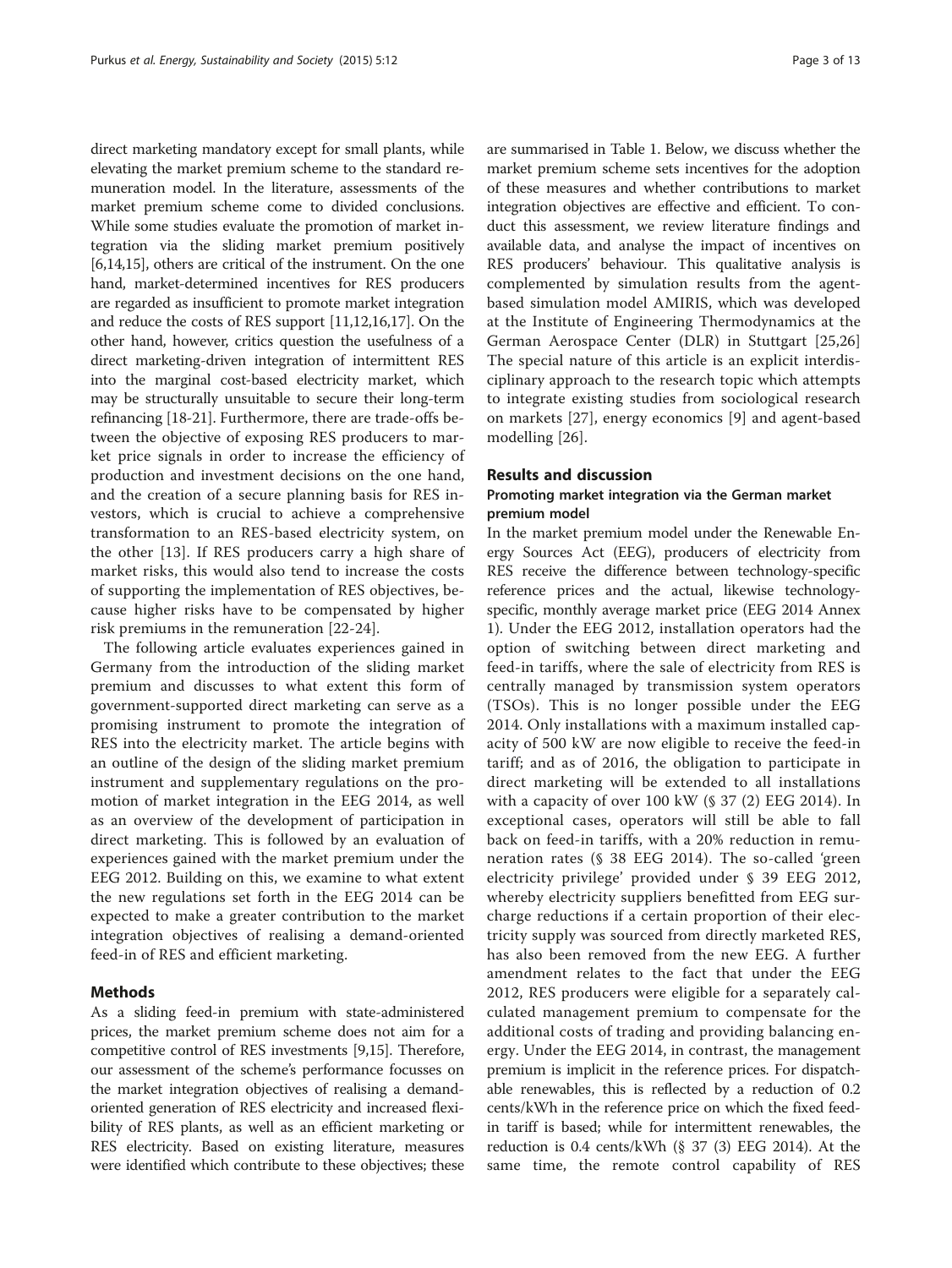installations, which was incentivised under the EEG 2012 by offering higher management premiums for installations fitted with appropriate systems, will now be a requirement for payment of the market premium (§ 35 sentence 1 no. 2 in conjunction with  $\S$  36 (1) EEG 2014).

As a measure aimed at strengthening the demandorientation of all renewable energy sources, the EEG 2014 also introduces cuts in financial support in times of negative prices: In the case of installations commissioned after 1 January 2016, the reference prices on which the remuneration is based are to be reduced to zero when the value of the hourly contracts on the EPEX Spot exchange is negative in at least six consecutive hours (§24 EEG 2014). Given that installations with an installed capacity of less than 500 kW are exempt, this regulation applies only to larger installations for which direct marketing is obligatory (§ 24 (3) EEG 2014). As was the case under the EEG 2012, the market premium for biogas plants will be bolstered by a capacity-oriented flexibility premium (§§ 52 to 54 EEG 2014). In addition, for biogas installations with a capacity exceeding 100 kW, entitlement to feed-in tariff or premium payments has been limited to the share of the annual amount of electricity generated which corresponds to a power rating of 50% of the installed electric capacity (§ 47 (1) EEG 2014), a move intended to guarantee flexible plant operations.

Meanwhile, the transition to a more market-driven steering of investment decisions is supported in the EEG 2014 by the proposed switch to a competitive bidding process, which is geared towards establishing a competitive determination of remuneration by 2017 at the latest  $(\S 2 (5)$  EEG 2014). The details of its design are still unclear [[28\]](#page-11-0), but the model is to be tested on ground-mounted solar installations (§ 55 EEG 2014).

# Experiences with the market premium under the EEG 2012: participation in direct marketing

Since its introduction in 2012, the market premium has successfully increased participation in direct marketing (see Figure [1\)](#page-4-0): In April 2014, a total of 49% of the installed capacity eligible for support under the EEG was marketed under the market premium scheme [\[29,30\]](#page-11-0). At the same time, the green electricity privilege, as an alternative form of direct marketing, was largely replaced while the option 'other forms of direct marketing' without remuneration is practically irrelevant (see Figure [2\)](#page-4-0). Initially, a high proportion of wind power producers in particular switched to the optional market premium, but in the meantime participation among other RES producers has also increased [\[9,](#page-10-0)[31](#page-11-0)]: In April 2014, almost 60% of biomass installations

were taking advantage of the model; and as much as 13% of solar installations were participating (see Figure [2](#page-4-0)). Nonetheless, the success of the sliding market premium can only really be measured by its contribution to the actual market integration objectives.

#### Experiences with the market premium under the EEG 2012: efficient marketing of RES electricity?

Under the fixed feed-in tariff system, quantities of RES electricity are traded on the day-ahead or intraday spot market in accordance with the provisions of the Equalisation Scheme Ordinance (§ 2 AusglMechV). By comparison, the sliding market premium would lead to more efficient marketing of RES if (a) direct marketing reduces the transaction costs of market participation, (b) balancing energy costs can be reduced as a result of better RES feed-in forecasts and better management of plant portfolios, e.g. by taking advantage of the ability to control plants remotely or (c) innovative forms of marketing can increase prices obtained for renewables by optimising the choice of markets (e.g. intraday and day-ahead spot market, balancing market, bilateral overthe-counter contracts) (see Table [1](#page-1-0)). Whether this applies to the market premium model will be examined in the following.

The majority of RES installation operators are not conventional players in the established energy sector and, as a result, most of them have neither infrastructure nor the knowledge required to sell the electricity they produce on the central electricity markets themselves. Introducing RES installation operators to the market was therefore only possible through electricity traders (hereafter referred to as 'direct marketers'). They act as service providers to RES installation operators and in that function offer a broad range of services such as preparing feed-in forecasts, communicating schedules to the grid operators as well as financially compensating for deviations or purchasing additional electricity to make up the scheduled amount. Based on their RES supply forecasts and expected electricity prices, these traders take the initial decision on behalf of the installation operator as to whether to remain within the feed-in tariff scheme or to market directly. In the latter case, they determine the time, the quantity and the market on which RES electricity will be offered for sale. Direct marketers also have access to the specific infrastructure needed to be able to trade on the energy exchange [[25\]](#page-11-0).

Regarding the reduction of transaction costs, compared with selling through TSOs, it can be said that initially additional costs are incurred because the TSOs still market the quantities of electricity in the feed-in tariff scheme. In addition, marketing costs are subject to economies of scale because fixed costs make up a large share of those costs [[18,20,32](#page-11-0)]. Also, the larger the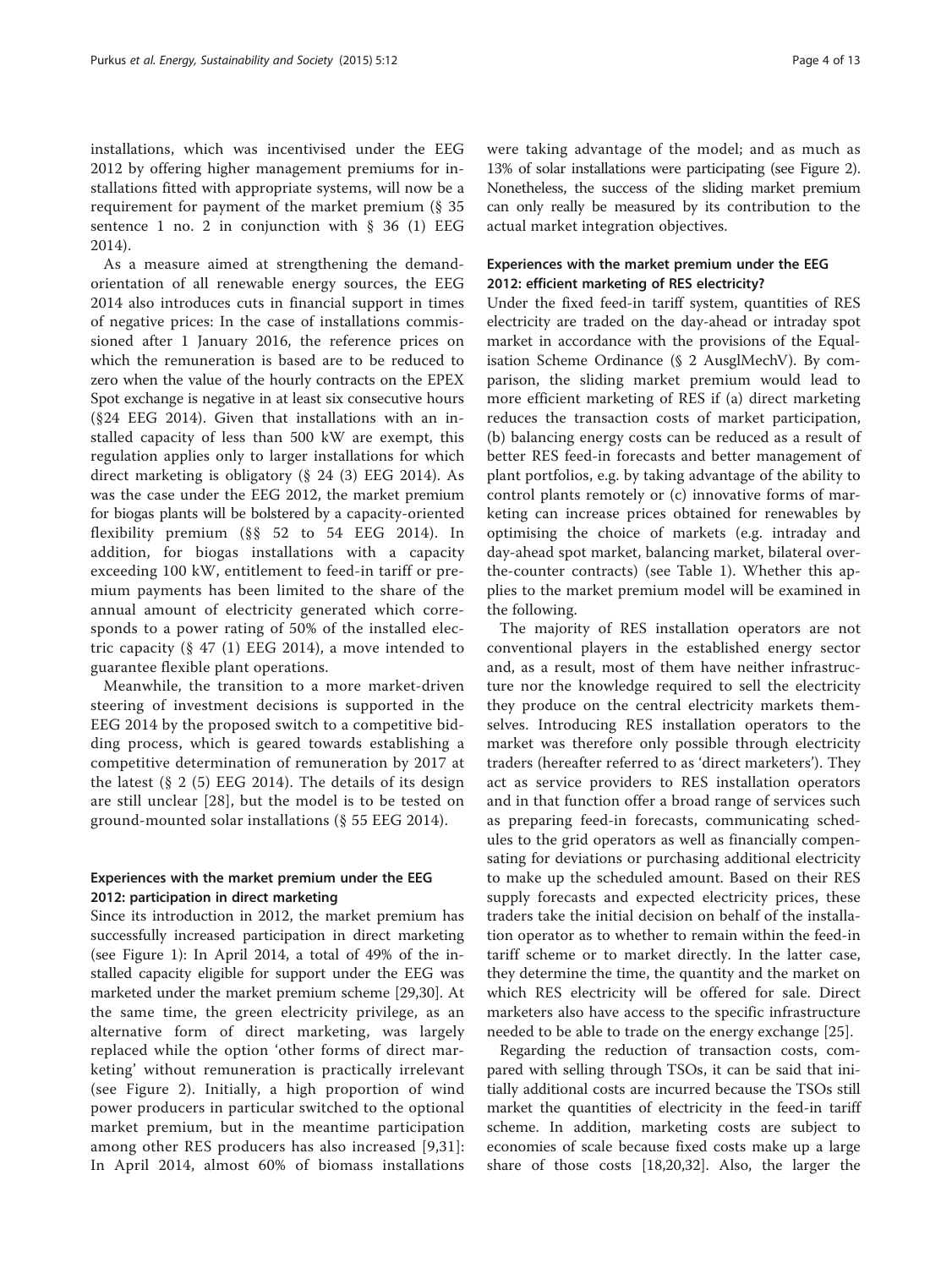<span id="page-4-0"></span>

management portfolio the lower the costs of balancing energy will be, because larger portfolios are associated with higher forecast accuracy [[6\]](#page-10-0). This suggests that in terms of transaction costs, large direct marketers come closest to TSOs.

An approximate value for the additional costs of direct marketing under the market premium scheme is provided by the management premium: In 2012, this amounted to approximately 467 million euros, while in 2013 an estimated 354 to 400 million euros were paid out due to a reduction in management premium rates  $[33-35]$  $[33-35]$  $[33-35]$  $[33-35]$ <sup>a</sup> However, the management premium primarily acts as an indicator for the additional support costs associated with direct marketing, rather than for actual transaction costs. Especially in 2012, it was found that an overcompensation of the costs of direct marketing led to high windfall profits, subsequently giving rise to stronger cuts in the management premium rates for intermittent RES [\[36](#page-11-0)]. While the management premium pursuant to EEG 2012 forms the essential basis of direct marketing business models [\[18,37](#page-11-0)], its degressive design increases cost pressure on marketers over time.

When it comes to the marketing of wind and photovoltaics (PV), the marketing channels used are mainly

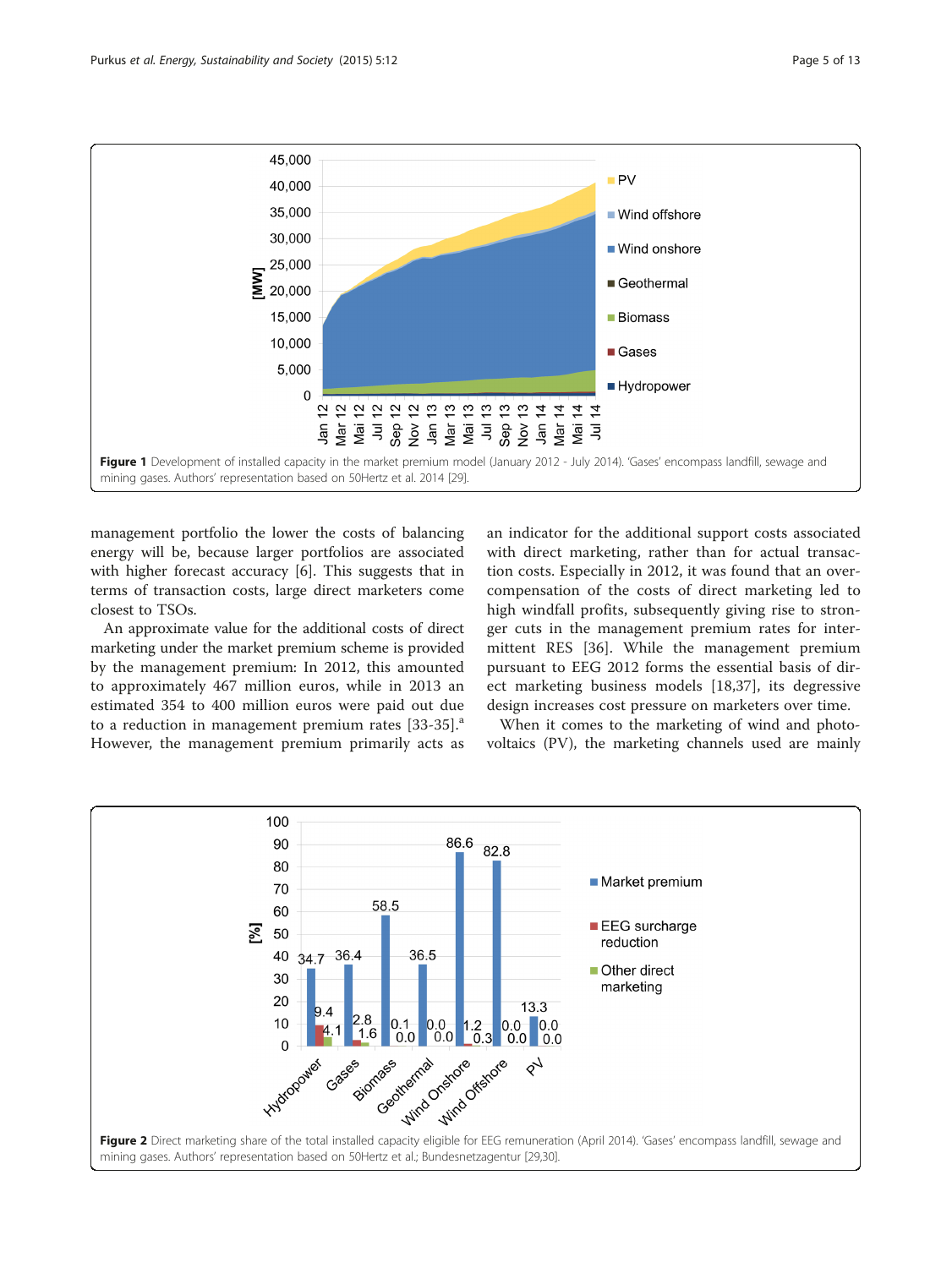the same as those used by TSOs, i.e. the intraday and day-ahead spot market. This choice is structurally supported by the market premium because spot market prices are used to calculate the market value, and therefore selling on other markets would entail higher levels of revenue risk [[6,](#page-10-0)[38\]](#page-11-0). Biomass installations, on the other hand, show greater participation in balancing markets [[6,](#page-10-0)[39\]](#page-11-0). In principle, differences in flexibility options available to biomass installations in combination with heat utilisation concepts mean that they require more individualised marketing concepts than other RES, so that direct marketing is likely to increase efficiency. In the case of intermittent RES, marketing innovations can be found e.g. in the establishment of RES networks forming virtual power plants, which have spread rapidly [\[40](#page-11-0)]. However, targeted marketing of the 'green power' characteristic, as promoted by the green electricity privilege, is not possible under the market premium model (§ 56 (2) EEG 2012 and § 80 (2) EEG 2014).

Summing up, it can be said that the efficiency benefits that have been achieved with the marketing of wind and PV are mainly attributable to the fact that not only new installations but also existing ones were incentivised to provide for remote control capability and availability of real-time data [[6\]](#page-10-0). However, the marketing channels used are largely similar to those employed by TSOs, with the exception of bioenergy and hydropower generators, for whom the supply of balancing energy is profitable. At present, direct marketing also leads to increases in the transaction costs of RES marketing. A lowering of these costs to a level that is comparable with marketing through TSOs alone could be achieved primarily by exploiting economies of scale. However, corresponding stronger price competition between direct marketers could promote processes of concentration [\[18,25,38\]](#page-11-0).

# Experiences with the market premium under the EEG 2012: incentives for demand-oriented RES production and flexibility?

A more demand-driven feed-in and greater flexibility in RES production can be achieved when the market premium sets incentives to encourage (a) voluntary curtailment in times of negative electricity prices, (b) in the case of intermittent RES, electricity price-oriented maintenance planning and plant designs that are oriented towards a maximisation of market value and aligned with system requirements, (c) targeted load shifting of dispatchable renewables, (d) increased remote control capability of RES installations (cf. also (b) in the section on efficient RES marketing above) and (e) participation of RES producers in the balancing energy market (see Table [1](#page-1-0)). Relevant factors for the analysis are not only whether these measures are taken but whether in this

form they contribute to the overall objectives of security of supply and cost reduction.

For intermittent RES with near-zero marginal costs, incentives are set to make limited bids and/or to encourage curtailment in times of strongly negative electricity prices [\[6](#page-10-0)[,41](#page-11-0)]. Voluntary curtailment becomes profitable when electricity traders participating in the spot market have to pay buyers a higher amount than that which is expected from the market premium payment including the management premium [\[9\]](#page-10-0). Currently, for example, wind energy plants in direct marketing curtail their production at negative prices of approximately − €65/MWh [[42\]](#page-11-0). Their ability to respond depends upon the remote control capability of the installation, which has been growing since 2013 due, among other things, to corre-sponding incentives in the management premium [\[6](#page-10-0)]. Apart from optimising maintenance planning, intermittent RES have few other incentives for load shifting [[9,](#page-10-0)[20\]](#page-11-0). Price signals are either too low or not consistent enough to make it worthwhile to base decisions about the location and the design of installations on market value rather than on energy yield, or to stimulate investment in weak-wind installations or east-west facing PV systems [[43](#page-11-0),[44](#page-11-0)]. What is more, the advantages of the market value of alternative installation concepts are being eroded by the increasing number of relevant suppliers [\[18](#page-11-0)]. In the case of balancing markets, prequalification of intermittent RES is only possible to a limited extent at present [[5,](#page-10-0)[38\]](#page-11-0).

So far, there are no studies available on actual changes in feed-in behaviour for dispatchable renewables. Basically, the market premium sets incentives for voluntary curtailment when electricity prices fall below the difference between the marginal costs of production and the expected market premium including the management premium. For biogas plants, the uptake of the flexibility premium provides insight into whether the conditions for a demand-based, flexible operation are at least in existence [[45,46](#page-11-0)]: In April 2014, 370 installations with approximately 216 MW<sub>el</sub> claimed the flexibility premium, which corresponds to roughly 11% of the installed biogas and biomethane capacities participating in direct marketing [[39\]](#page-11-0). After a slow start in 2012, the use of the flexibility premium is meanwhile increasing rapidly; the delay in uptake is explained by the fact that power plant flexibilisation is associated with financial investments and high information requirements [[46\]](#page-11-0).

Next to hydropower installations, biomass installations are the most active RES producers on the electricity balancing market. In April 2014, 24% of the directly marketed biomass power capacity and 43% of the directly marketed hydropower capacity were correspondingly pre-qualified. So far, mostly negative balancing energy is supplied [[39,46](#page-11-0)]. Figure [3](#page-6-0) gives an example of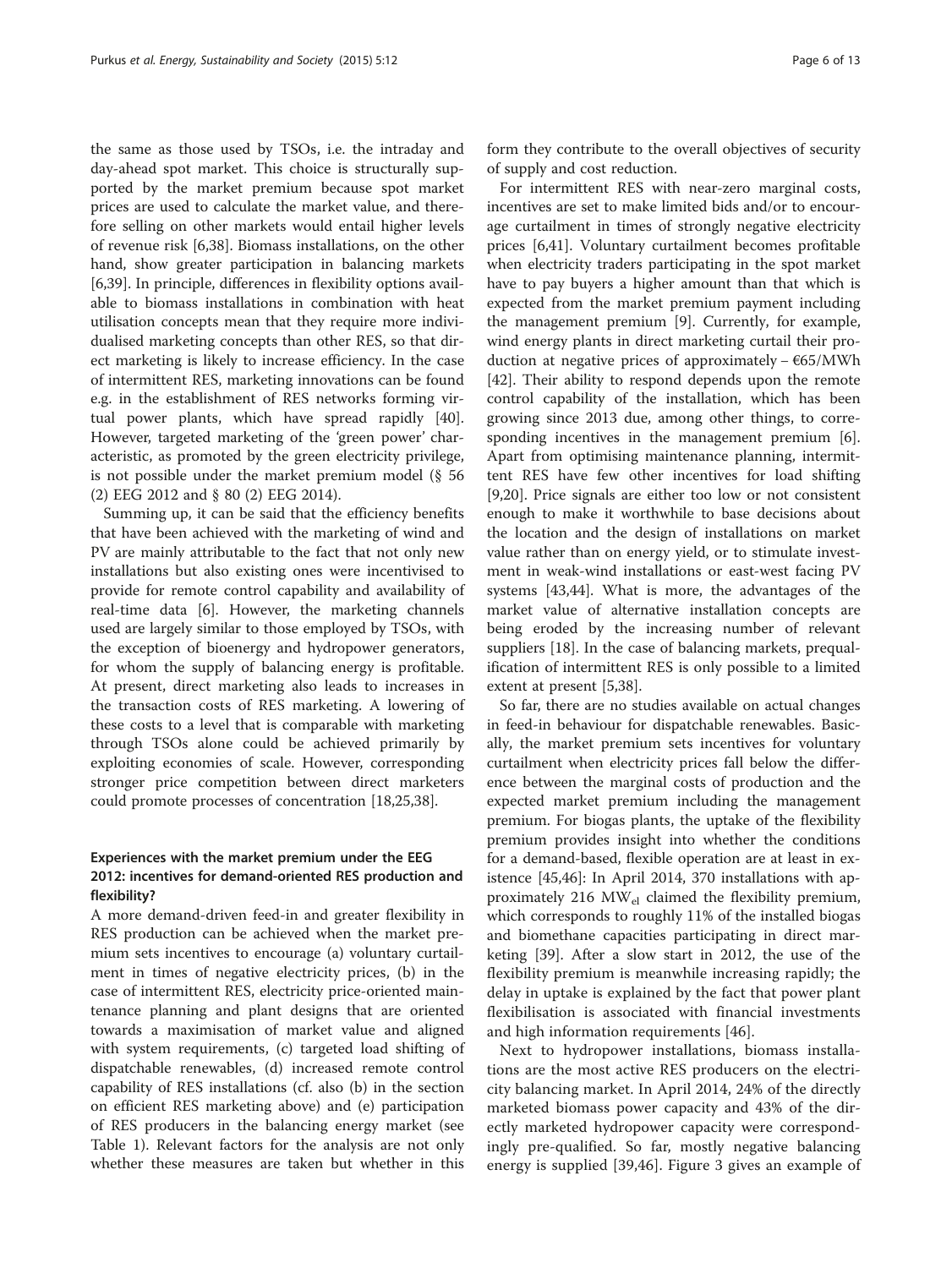<span id="page-6-0"></span>how biomass installation operators could generate additional revenues through participation in direct marketing including the balancing market for negative balancing energy. The figure shows the results of a simulation of the agent-based simulation model AMIRIS, which is being developed at the Institute of Engineering Thermodynamics of the German Aerospace Center (DLR) in Stuttgart [[25](#page-11-0)]. Especially for solid fuel-based thermal power plants<sup>b</sup> and large biogas installations, the potentially achievable additional revenues of 6% and 11%, respectively, are worthy of note.

The difference in the revenues of the two installations mentioned above can be explained by different shares of directly marketed capacity, which is higher for large biogas installations. Although in this model small biogas installations with a maximum installed capacity of 350 kW cannot participate in the balancing market, they still profit indirectly from the other installations' sales, as can be seen from Figure 3. This results from the model assumption that, due to the additional revenues achieved on the balancing market, the direct marketers will also increase bonus payments to their other customers which is a possibility to improve their competitive position.

Finally, by exploiting balancing markets, the flexibilisation of installations can indeed have a positive effect on their economic efficiency while also supporting the system as a whole. Thus, it appears to make sense to incentivise a corresponding adaptation of installations and to enable their participation in the balancing market, where besides storage plant operators more and more other new participants are competing.

Viewed on the whole, however, the market premium currently has the character of a 'curtailment premium': for intermittent renewables, curtailment signals become effective when electricity prices are highly negative; for dispatchable renewables, this occurs earlier due to positive marginal costs, especially since the supply of negative balancing energy is profitable. For bioenergy installations, in particular, the response to electricity price signals sets important incentives for optimising the use of biomass resources.

However, so far, the model sets few incentives for dispatchable renewables to engage in positive load shifting, which might be desirable in order to increase the contribution of RES to the energy supply when feed-in from intermittent RES is low, and could contribute to the stability of the system. At present, this is also determined by relatively low peak/off-peak spreads on the spot market [[47\]](#page-11-0). Furthermore, there are still few incentives for dispatchable renewables to supply positive balancing energy or for intermittent renewables to make market value-oriented decisions about the design of their installations.

By reducing the quantity of electricity that has to be remunerated in times of low and negative prices, voluntary curtailment eases the EEG surcharge burden, which is determined on the basis of the difference between the feed-in tariff's or market premium's reference prices and the market value for RES electricity [[6\]](#page-10-0). However, the ongoing expansion of intermittent RES with near-zero marginal costs and the high temporal coincidence of their feed-in causes the market value of intermittent renewables to fall [[25,48,49\]](#page-11-0). Even if the full costs of RES generation were decreasing, this would in turn lead to an increasing burden on the EEG surcharge and represents a fundamental problem for the integration of intermittent RES in the 'energy only' market. Moreover, analyses of the causes of negative electricity prices show that in times of negative prices, in addition to nuclear power plants, particularly emission-intensive lignite coalfired power plants continue to operate at high load [[42](#page-11-0),[50](#page-12-0)]. Here, RES curtailment reduces incentives for conventional power plant operators to curtail their operations or invest in flexibilisation measures. From the climate

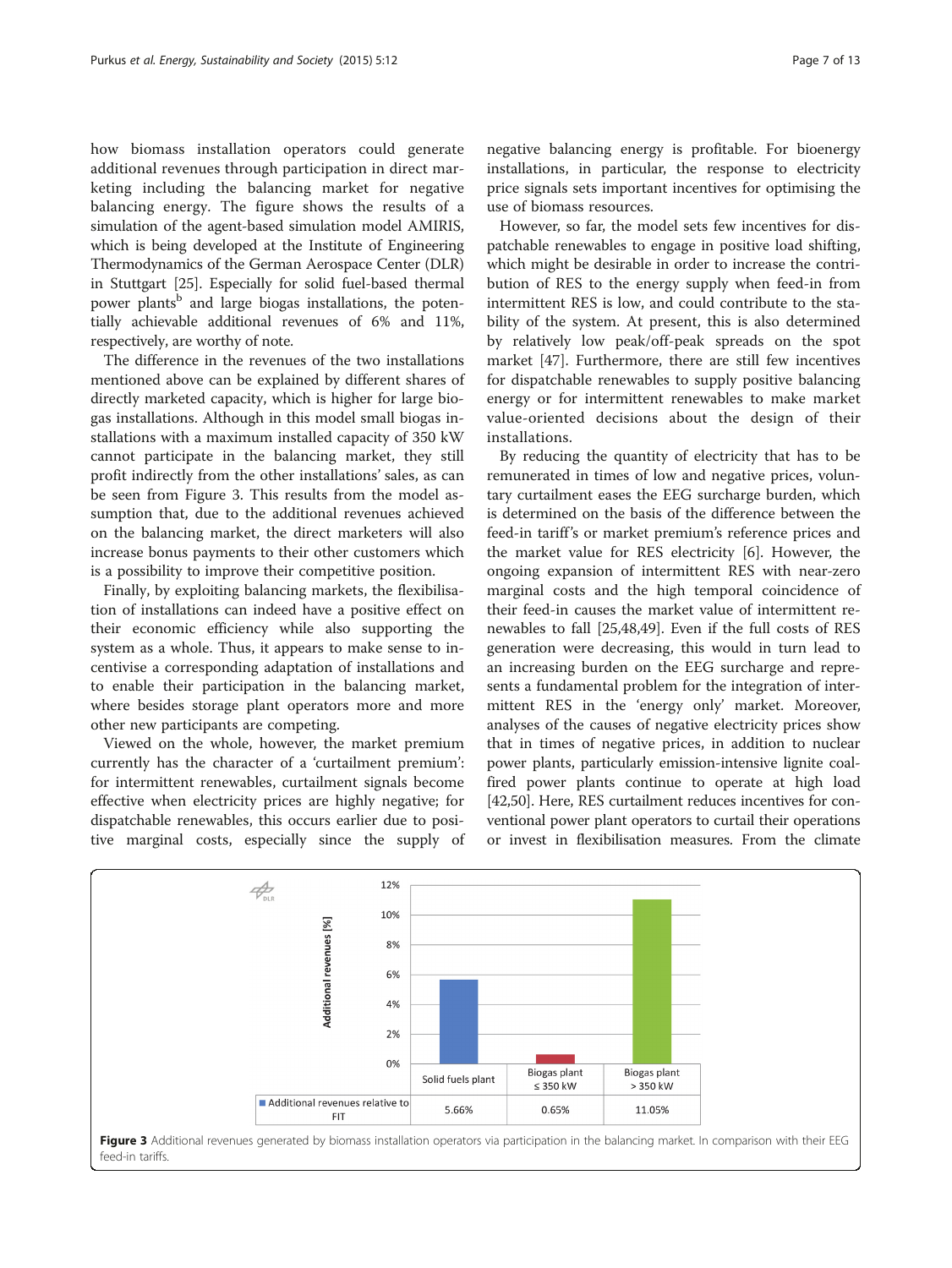policy and system transformation perspective, this situation is highly problematic [[18](#page-11-0),[20](#page-11-0)[,51\]](#page-12-0).

#### The market premium under the EEG 2014 - a contribution to a more objective-based market integration?

The main changes in the EEG 2014 concerning RES market integration are the following: the mandatory character of direct marketing for larger, new installations; the pricing-in of the management premium in the reference prices used to calculate the market premium; cuts in payments when prices are negative for prolonged periods; and the introduction of remote control capability as a requirement for payment of the market premium. Further implications arise from the general decrease of remuneration rates, which is particularly pronounced for bioenergy [[52\]](#page-12-0). So, the question is, compared with the EEG 2012, what changes can be expected regarding the contribution of the market premium to marketing efficiency and the promotion of demanddriven and flexible electricity feed-in?

In terms of marketing efficiency, the exploitation of the marketing channels used under the market premium model in the EEG 2012 seems likely to continue since there has been no change in the structure of the incentives created. For biogas installations, flexibility of operators to design site-specific marketing concepts is restricted by the newly introduced limit on the remunerated quantity of electricity to 50% of the installation's power rating [\[53\]](#page-12-0). In that respect, it lessens the advantage associated with direct marketing for these dispatchable RES of being able to optimise the marketing of electricity and heat to suit the specific installation. In particular, however, mandatory direct marketing in conjunction with the reduced management premium is expected to have a tendency to strengthen larger direct marketers who have lower marketing costs due to economies of scale and so can remain competitive [[38](#page-11-0)]. The mentioned tendency and economic impact of the direct marketing costs in combination with a simultaneous abolition of the management premium were examined using the DLR simulation model described above (here, the obligation implies that the management premium paid out on top of the market premium under the EEG 2012 is no longer provided and is also not integrated in the reference prices, as is the case under the EEG 2014). The model accounts for fixed and variable costs of direct marketers, i.e. fixed costs represent office rents, IT and staffing costs and annual charges for trading, whereas variable costs refer to the amount of traded electricity and expenditures for electricity generation forecasts and balancing power needed in case of deviation from generation schedule. As depicted by Figure 4, by way of example, with the above-mentioned cost structure, the specific marketing costs of the direct marketers in

AMIRIS assume values between  $E1$  per MWh and  $E3.50$ per MWh for the simulation years 2012 to 2019. The grey-shaded area illustrates the variation of the marketing costs as they are depending on the type of trader. The extent of the costs is strongly dependent on the composition of the trader's portfolio - in contrast to dispatchable renewables, high shares of intermittent renewables tend to result in higher costs to balance generation and demand. The decrease of the maximum specific costs until 2019 is due to an increasing size of portfolios of the direct marketers, i.e. they profit from economies of scale and improved forecast qualities over the years. The simulated costs correspond quite accurately with estimates given by direct marketers based on experience and show the eligible configuration of the model.

If marketing costs were no longer compensated by the management premium, direct marketers' revenues would be reduced. Figure [5](#page-8-0) shows AMIRIS simulation results for the overall profit of the marketers under assumption of a decreasing management premium according to the EEG 2012 (light grey area) and a complete abolition of the management premium (dark grey area). The overall profit is defined as the difference between total income and costs, and the areas represent the variation of results of the different simulated direct marketers. As can be seen, with a decreasing management premium, the majority of the marketers still gain positive overall profit; the reduction of the premium is reflected in the diminution of the profit over the years, with explicit gradient in 2012 and 2013. In contrast, the abolition of the premium implies negative profits for all simulated types of direct marketers, as the dark grey area depicts. The decrease of the minimum profit until 2019 reflects the increasing expenditures for payments

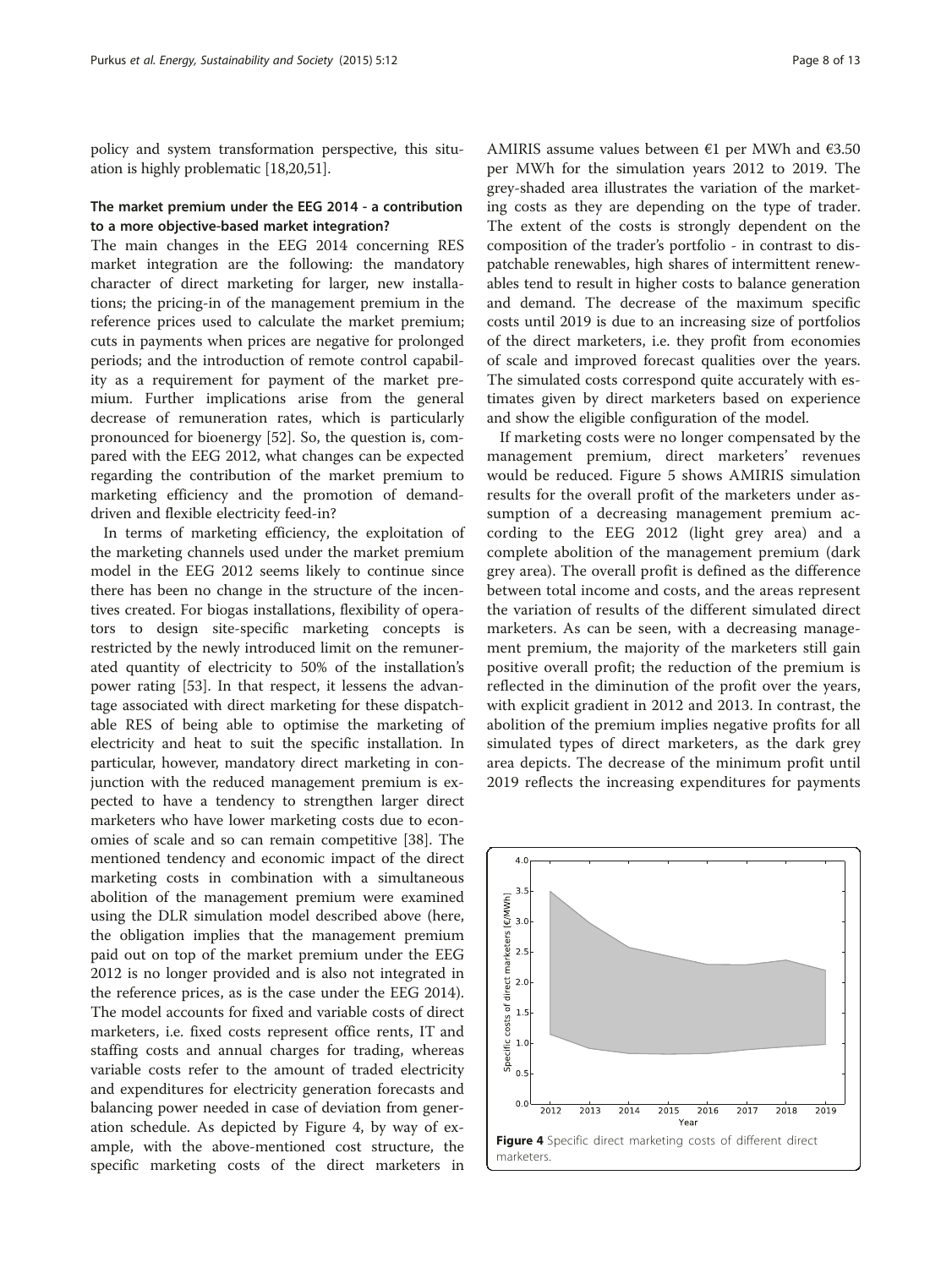<span id="page-8-0"></span>

to installation operators, as the portfolio of the direct marketers still grows in the simulation.

Profit losses are accompanied by an increased pressure to reduce costs that may lower the transaction costs of marketing and thus improve efficiency. But as not all direct marketers may have the possibility to reduce costs as needed, an oligopolisation in the direct marketers' market would weaken the bargaining power of RES producers [\[18\]](#page-11-0). Furthermore, direct marketers would have to 'retrieve' their costs from the installation operators in order to achieve an at least comparatively balanced account. This would mean that the specific direct marketing costs could also be interpreted by installation operators as a corresponding reduction of the remuneration rates.

Hence, these simulations point to the following possible risks:

- Market concentration: Direct marketers with large portfolios have comparatively lower marketing costs because economies of scale in power trading and the broad spatial distribution of RES feed-in installations reduce costs. This can lead to concentration effects and create dominant market positions for traders, whose market power can make conditions more difficult for further RES investments.
- Rising costs: If policy is aimed at preserving today's diversity among direct marketers and giving players with smaller portfolios a chance to compete in the market, it must allow higher specific marketing costs

to be compensated, e.g. via a premium. The compensation premiums required to promote a heterogeneous market could subsequently result in rising costs of support for electricity from renewable energy sources.

 Lower remuneration: For installation operators, mandatory direct marketing without payment of compensation via the management premium implies an indirect reduction in remuneration in the amount of the specific marketing costs and a reasonable margin of profit for intermediaries. This effect could weaken investment incentives, especially for intermittent RES.

In contrast to the effects on intermittent renewable energy sources, the introduction of mandatory direct marketing for dispatchable renewables such as biomass installations presents a comparatively lower risk. In addition, bringing dispatchable renewables onto the market would increase their flexibilisation potential, provided the financing of a corresponding technological design is guaranteed.

The temporally unlimited fall-back option provided by § 38 EEG 2014, meanwhile, is essentially to be welcomed, as capital investors would otherwise impose significant risk premiums to account for cases where RES producers lose their direct marketers [\[18,38\]](#page-11-0). However, the 20% cut in remuneration results in substantial income losses so that the exploitation of the feed-in tariff in exceptional cases only provides a short-term option, which in turn strengthens the bargaining position of direct marketers. Producers are therefore all the more reliant on strong competition between direct marketers but precisely this competition may be diminished if economies of scale reduce the number of direct marketing companies. Meanwhile, the remuneration of RES generation increasingly depends on the conclusion of individual contracts and so predictability and transparency suffer. How this will be reflected in risk calculations and investment inclination still has to be examined.

Regarding the promotion of demand-oriented feed-in, it again makes sense to differentiate between dispatchable and intermittent renewables. In combination with revenue prospects associated with a participation in balancing markets, the market premium scheme under the EEG 2012 has set meaningful flexibilisation incentives for bioenergy plants, particularly for biogas installations eligible for the flexibility premium. In the EEG 2014, there are interactions between market integration incentives and the significant general cuts in remuneration for bioenergy. To what extent new biomass installations are economically feasible is questionable [[52](#page-12-0)], so that the role of new installations as a flexibility option in the electricity system is likely to be limited. Although, in principle, the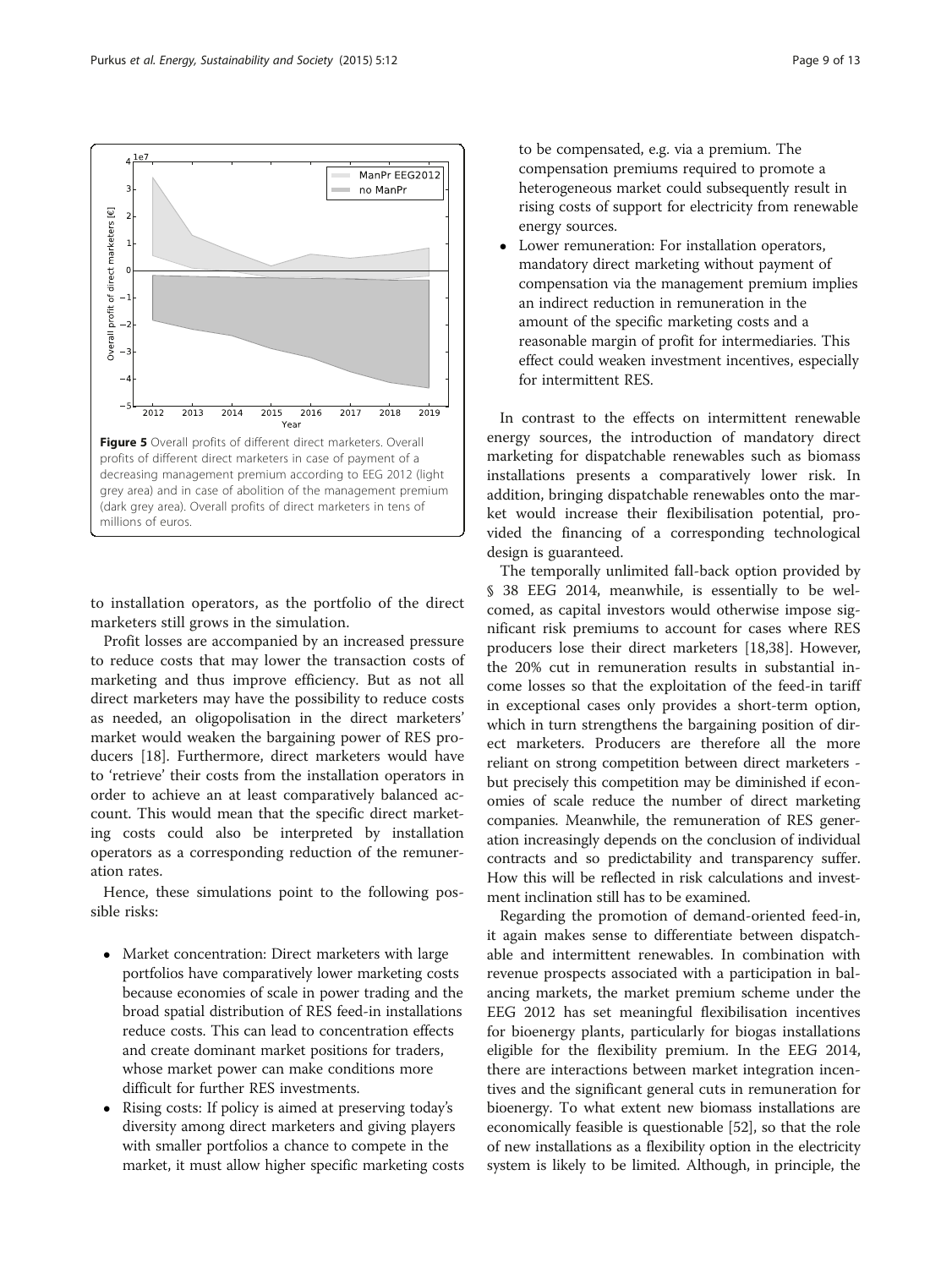limit placed on the amount of electricity eligible for remuneration in the case of biogas installations provides an incentive to sell electricity at the highest possible price (see above), it is likely to deteriorate further the profitability of new installations. Furthermore, in terms of climate impacts, the one-sided focus of the eligibility requirements on flexibility should be evaluated critically because concepts involving high levels of heat use - which lead to higher reductions in greenhouse gas emissions compared to pure electricity production [[54](#page-12-0)] - are neglected. Hence, as a flexibilisation option, mainly existing plants which can claim the market premium based on the remuneration under earlier versions of the EEG are likely to play a role. Here, a flexibility premium that includes solid fuelpowered biomass installations might have been appropriate in order to encourage the relevant changes in feed-in behaviour and make flexibilisation investments worthwhile [[55](#page-12-0)].

On the side of intermittent renewables, the introduction of remote control capability as an eligibility requirement for new installations represents a sensible amendment [[32](#page-11-0)]. Apart from this, the lack of responsiveness of intermittent renewables to electricity price signals beyond curtailments continues to be a problem, and it will only be aggravated by cutting remuneration in times of negative electricity prices. While the market premium under the EEG 2012 primarily served to prevent negative price spikes, the new regulation is aimed at curtailing production once prices fall below zero for six or more consecutive hours. This encourages intermittent RES producers with near-zero marginal costs to curtail production before continuously operating conventional power plants with positive marginal costs do so - a situation which, from efficiency and climate policy perspectives, does not appear advantageous. At the same time, the existence of 'moderate negative prices' [[41\]](#page-11-0), p. 104, is considered to constitute an economically reasonable means of sending flexibilisation signals to the operators of conventional power plants [[5,](#page-10-0)[18,41](#page-11-0)]. However, the new regulation largely relieves the latter of responsibility for implementing the system transformation; RES operators tend to bear growing electricity price risks [[42](#page-11-0)[,56](#page-12-0)], while the less frequent occurrence of negative prices benefits conventional power plant operators, who can avoid the costs of investing in flexibilisation. While the new regulation might ease the EEG surcharge burden in the short term, the long-term costs of transforming the electricity system can be expected to rise, since flexibility incentives for the system as whole are reduced.

#### Conclusions

In summary, it can be stated that the sliding premium, in the form in which it has been introduced in Germany, has made a positive contribution to the marketing efficiency of dispatchable RES in particular, because it allows for an individual optimisation of marketing concepts including participation in balancing markets. Meanwhile, the benefits of a greater demand orientation of RES feed-in remain limited when considering the extent to which load shifting is incentivised. As a result of the sharp cuts in the reference prices for bioenergy in the EEG 2014, the recently introduced extended flexibilisation requirements for biogas plants are likely to be relevant for only a small number of new installations. Whether incentives for existing installations will be sufficient in the long term to encourage load shifts beyond the supply of negative balancing energy remains to be investigated. For intermittent RES, incentives to encourage a change in feed-in behaviour are only effective in times of negative electricity prices when voluntary curtailment is encouraged. However, this simultaneously leads to a reduction in urgently needed flexibilisation signals to conventional power plants and other electricity market players, not least to the demand side or storage concepts. This problem is exacerbated by the EEG 2014's cuts in remuneration during prolonged negative electricity prices. Meanwhile the fundamental problem of the market integration of intermittent RES with nearzero marginal costs - the fact that an increase in feed-in amounts is associated with a decrease in market value remains unsolved.

Development trends in the market structure of direct marketing service providers towards few large players who can benefit from exploiting economies of scale and tendering broad RES portfolios on the spot market also show that direct marketing provides few structural changes compared to marketing through TSOs, at least in the case of intermittent RES. While the exploitation of economies of scale is linked to reductions in transaction costs and so can improve marketing efficiency, an oligopolisation in the direct marketers' market would represent a problematic development: insufficient competition between direct marketers would in particular weaken the bargaining position of intermittent RES operators, whose marketing is associated with higher costs compared to dispatchable renewables. This could have a negative impact on investment incentives.

So far, Germany's experiences with the market premium and direct marketing suggest that, for the further development of mechanisms to support greater market proximity, differentiating between the various RES according to their ability to respond to electricity price signals can prove advantageous [\[1](#page-10-0)[,19,20](#page-11-0)]. Given the experience gained to date, it seems doubtful whether an increase in short-term electricity price risks can increase the efficiency of supply of intermittent RES, rather than just leading to higher risk premiums or reluctance to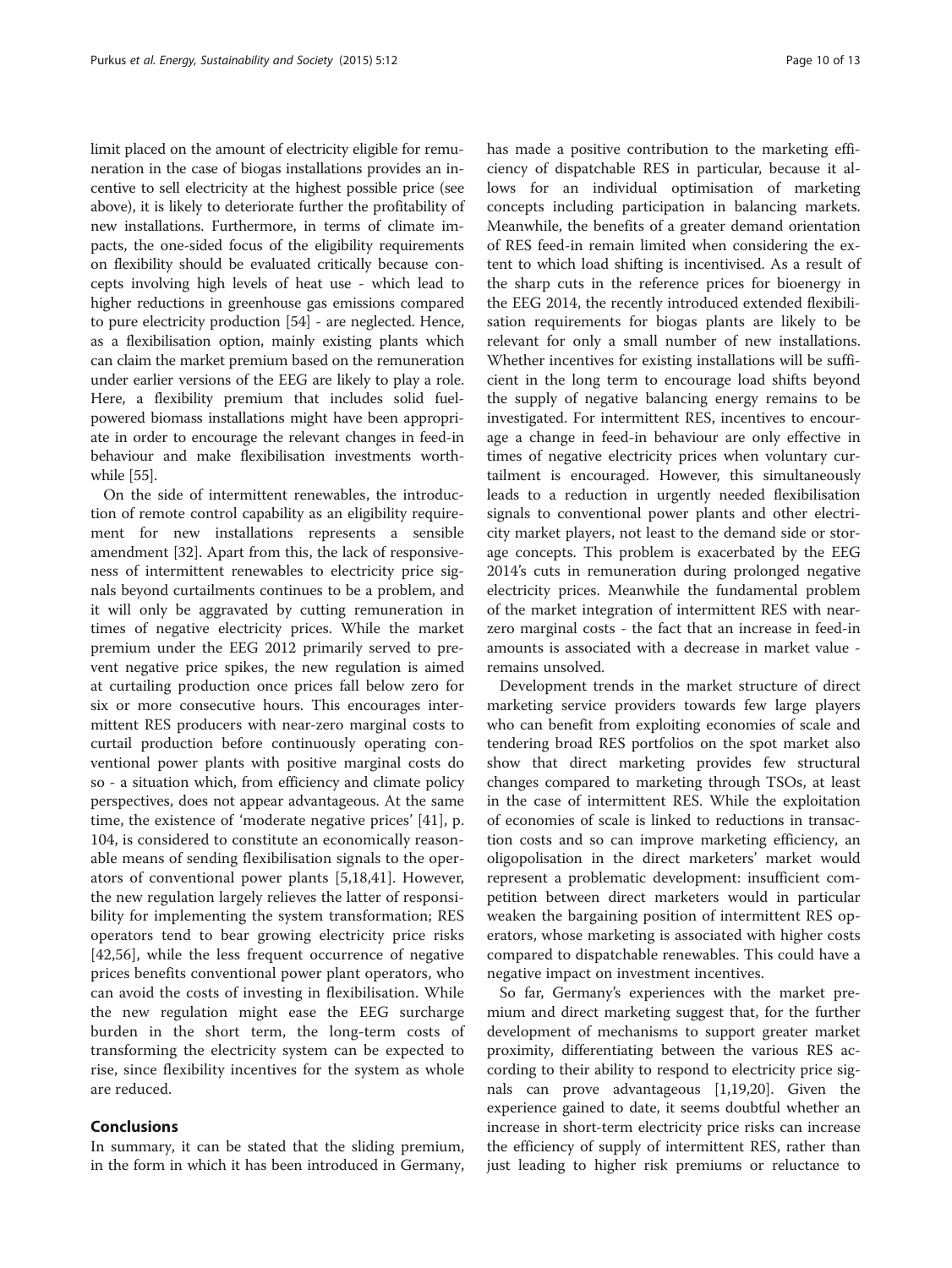<span id="page-10-0"></span>invest. Under these conditions, it has been suggested that rather than making direct marketing obligatory, it may be advantageous to allow intermittent RES producers a (non-reversible) choice between central marketing in combination with a low-risk but also low-profit margin feed-in tariff and direct marketing in combination with an instrument that promotes market integration more comprehensively than an administered sliding feed-in premium but compensates price risks with a chance of higher returns [[19](#page-11-0)]. Candidates for such an instrument could be competitively determined feed-in or capacity premiums, the latter having the advantage of not distorting spot market price signals [\[12,19](#page-11-0)[,57\]](#page-12-0). The continued marketing of intermittent RES by TSOs, on the other hand, would require improved access to production data and incentives to optimise central marketing of RES electricity. For dispatchable RES such as bioenergy, meanwhile, refinancing models which have a stronger competitive element in the determination of remuneration than the market premium could provide a promising option to encourage operators to design siteoptimised installation concepts, which also exploit heat marketing opportunities [[19](#page-11-0)]. When designing support for new installations, it should, however, be taken into account that growing competition for cheap feedstocks could endanger the supply of raw materials and the profitability of existing plants [\[58\]](#page-12-0).

Regarding the transition to competitive bidding processes as promoted in the EU energy aid guidelines, it is necessary to critically discuss the question of how a stronger integration of different RES in existing electricity markets can actually contribute to improving security of supply, reducing the costs of RES expansion and transforming the electricity system. The case study of the German market premium clearly points out that these targets cannot be reached through market integration efforts on the part of RES alone. Rather, electricity market conditions must also be adapted to the requirements of RES, and flexibilisation incentives are needed for other participants in the electricity market [\[41](#page-11-0)[,59](#page-12-0)]. Considering the uncertainties and country-specific conditions that have to be taken into account in a combined reform of the design of the electricity market and RES support mechanisms, competition between systems with different approaches in the different member states could have advantages over a one-size-fits-all approach as formulated in the EU guidelines on state aid [\[60](#page-12-0)].

# **Endnotes**

<sup>a</sup>Calculated according to [\[33,34](#page-11-0)] in conjunction with EEG 2012 Annex 4 and the Management Premium Ordinance (MaPrV) 2012 [\[35](#page-11-0)]. The exact value is determined by the share of intermittent RES installations that were eligible to claim the higher management premium rate for installations with remote control capability.

<sup>b</sup>Wood gasifiers, which are still in an infant stage and do not play a significant role in the stock of biogas installations, are excluded from the assessment since they do not participate in direct marketing.

#### Competing interests

The authors declare that they have no competing interests.

#### Authors' contributions

Several authors drafted the different parts of the first version of this manuscript. All authors contributed to revising and finalising this article. All authors read and approved the final manuscript.

#### Acknowledgements

Joint research on this paper has been undertaken in the context of the Integrated Key Topic 'Regulation, Instruments, Governance' of the Alliance ENERGY-TRANS established by the Helmholtz Association of German Research Centres. Further information can be found at [www.energy-trans.de](http://www.energy-trans.de). Furthermore, we would like to thank two anonymous reviewers for helpful comments.

#### Author details

<sup>1</sup>Department of Economics, Helmholtz Centre for Environmental Research - UFZ Permoser Str. 15, Leipzig 04318, Germany. <sup>2</sup>Institute for Infrastructure and Resources Management, University of Leipzig, Grimmaische Str. 12, Leipzig 04109, Germany. <sup>3</sup>Department of Systems Analysis and Technology Assessment, Institute of Engineering Thermodynamics, German Aerospace Center (DLR), Wankelstr. 5, Stuttgart 70563, Germany. <sup>4</sup>Stuttgart Research Center for Interdisciplinary Risk and Innovation Studies (ZIRIUS), University of Stuttgart, Seidenstr. 36, Stuttgart 70174, Germany.

#### Received: 5 December 2014 Accepted: 6 March 2015 Published online: 16 April 2015

#### References

- 1. Eclareon, Öko-Institut (2012) Integration of electricity from renewables to the electricity grid and to the electricity market - RES-INTEGRATION. Eclareon, Öko-Institut, Berlin, Freiburg
- 2. Imperial College London, Nera Economic Consulting, DNV GL (2014) Integration of renewable energy in Europe. Final report for the European Commission. Directorate-General Energy. DNV GL-Energy, Bonn
- 3. AEE (2014) Studienvergleich: Finanzierungsinstrumente für Strom aus erneuerbaren Energien. Metaanalyse von Vorschlägen für die künftige Finanzierung von Strom aus erneuerbaren Energien. Agentur für Erneuerbare Energien, Berlin
- 4. European Commission (2014) Guidelines on state aid for environmental protection and energy 2014–2020. Communication from the Commission (2014/C 200/01). Off J Eur Union C 200(28.6.2014):1–55
- 5. Lehnert W, Altrock M, Fouquet D, Vollprecht J, Nysten J, Dalibor M (2014) Vorbereitung und Begleitung der Erstellung des Erfahrungsberichts 2014 gemäß § 65 EEG im Auftrag des Bundesministeriums für Wirtschaft und Energie. Vorhaben III. Rechtliche und instrumentelle Weiterentwicklung des EEG. Wissenschaftlicher Bericht. Becker Büttner Held, Fraunhofer-ISI, Öko-Institut, Stiftung Umweltenergierecht, IKEM, Berlin
- 6. Klobasa M, Ragwitz M, Sensfuß F, Rostankowski A, Gerhardt N, Holzhammer U, Richts C, Lehnert W (2013) Nutzenwirkung der Marktprämie. Working paper sustainability and innovation no. S 1/2013. Fraunhofer-ISI, Karlsruhe
- 7. BMU (2011) Entwurf Erfahrungsbericht 2011 zum Erneuerbare-Energien-Gesetz (Stand 3.5.2011). BMU, Berlin
- 8. RES LEGAL (2014) Legal sources on renewable energy: renewable energy policy database. An initiative of the European Commission., [http://www.res-legal.eu/.](http://www.res-legal.eu/) Accessed 10 Dec 2014
- 9. Gawel E, Purkus A (2013) Promoting the market and system integration of renewable energies through premium schemes - a case study of the German market premium. Energy Policy 61:599–609, doi:10.1016/j.enpol.2013.06.117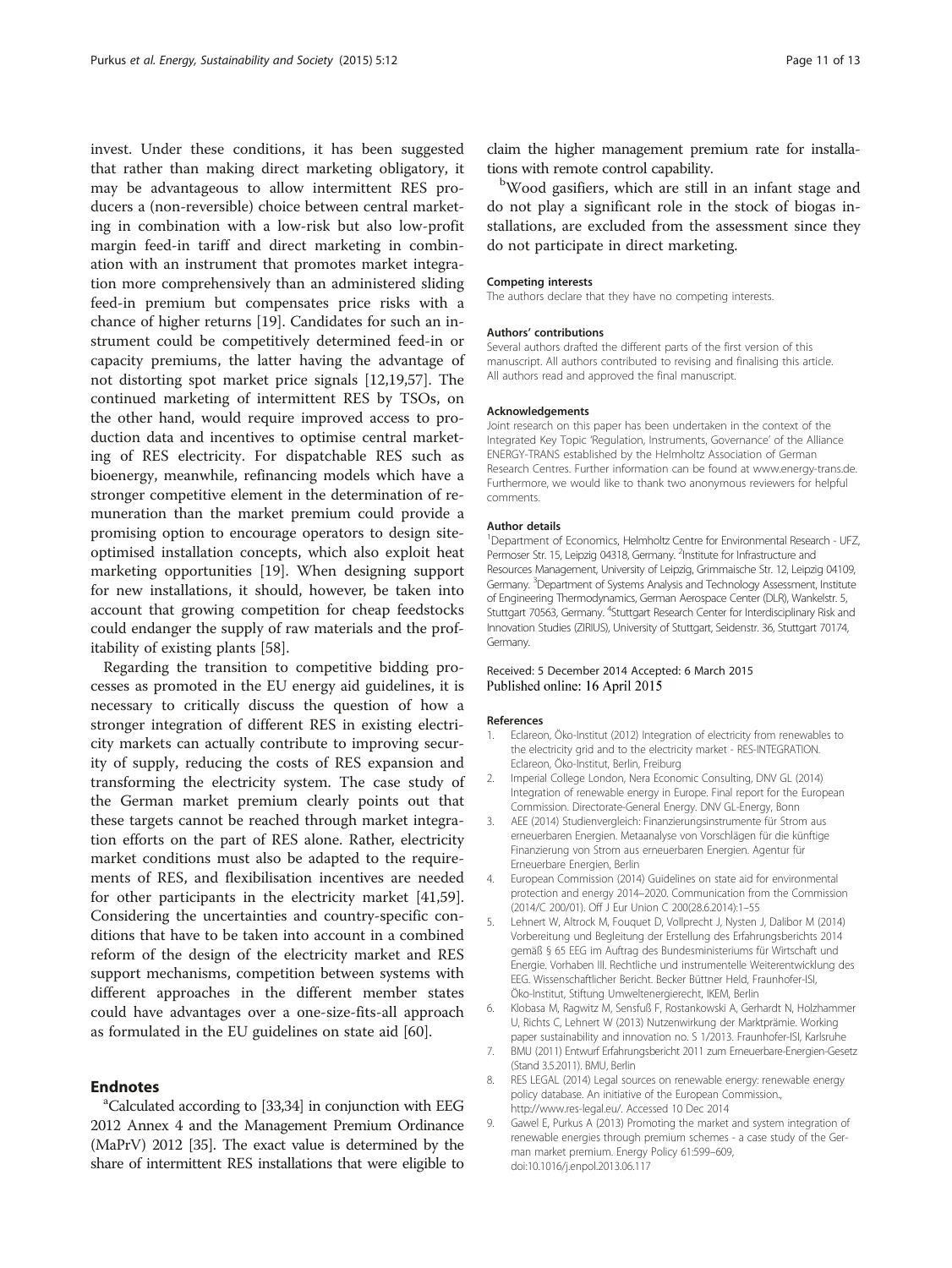- <span id="page-11-0"></span>10. Kitzing L, Mitchell C, Morthorst PE (2012) Renewable energy policies in Europe: converging or diverging? Energy Policy 51:192–201, doi:10.1016/j.enpol.2012.08.064
- 11. Monopolkommission (2013) Sondergutachten 65: Energie 2013: Wettbewerb in Zeiten der Energiewende. Sondergutachten der Monopolkommission gemäss § 62 EnWG. Monopolkommission, Bonn
- 12. Kopp O, Engelhorn T, Onischka M, Bode S, Groscurth H (2013) Wege in ein wettbewerbliches Strommarktdesign für erneuerbare Energien. MVV Energie AG, arrhenius Institut für Energie- und Klimapolitik, Takon, Ecofys, Mannheim
- 13. Gawel E, Purkus A, Korte K, Lehmann P (2013) Förderung der Markt- und Systemintegration erneuerbarer Energien - Perspektiven einer instrumentellen Weiterentwicklung. Vierteljahreshefte zur Wirtschaftsforschung 82(03/2013):123–136
- 14. Klobasa M, Winkler J, Sensfuß F, Ragwitz M (2013) Market integration of renewable electricity generation - the German market premium model. Energy Environ 24(1–2):127–146
- 15. Sensfuss F, Ragwitz M (2011) Weiterentwickeltes Fördersystem für die Vermarktung von erneuerbarer Stromerzeugung. Fraunhofer-ISI, Karlsruhe
- 16. EEX, EPEX Spot (2014) Positionspapier zur Weiterentwicklung der Fördermechanismen für erneuerbare Energien in Deutschland. European Energy Exchange, EPEX Spot, Leipzig, Paris
- 17. Bardt H (2014) EEG 2.0. Ein zweiter Schritt muss folgen. IW policy paper 5/ 2014. IW Institut der deutschen Wirtschaft Köln, Köln
- 18. IZES (2014) Herausforderungen durch die Direktvermarktung von Strom aus Wind Onshore und Photovoltaik. Greenpeace, Hamburg
- 19. IZES, Bofinger P, BET (2013) Stromsystem-Design: Das EEG 2.0 und Eckpfeiler eines zukünftigen Regenerativwirtschaftsgesetzes. IZES, Prof. Dr. Peter Bofinger, BET Büro für Energiewirtschaft, Saarbrücken, Würzburg, Aachen
- 20. Jacobs D, Schäuble D, Bayer B, Sperk C, Töpfer K (2014) Eckpunkte für die Gestaltung der Energiewende. IASS policy brief 2/2013. Institute for Advanced Sustainability Studies (IASS), Potsdam
- 21. Reeg M (2014) Entwurf eines ganzheitlichen Strommarktdesigns für hohe Anteile erneuerbarer Energien - Flexibilität statt reiner Kapazität. Diskussionspapier 01/2014 der Abteilung Systemanalyse und Technikbewertung. DLR, Stuttgart
- 22. Pahle M, Tietjen O, Joas F, Knopf B (2014) EE Förderinstrumente & Risiken: Eine ökonomische Aufarbeitung der Debatte zur EEG Reform. Diskussionspapier. Potsdam-Institut für Klimafolgenforschung PIK, Potsdam
- 23. Diekmann J, Kemfert C, Neuhoff K, Schill W-P, Traber T (2012) Erneuerbare Energien: Quotenmodell keine Alternative zum EEG. DIW Wochenbericht 45/2012. DIW, Berlin
- 24. Reeg M, Elkadragy MM (2014) Changed risk premiums and equity debt requirements due to different RES-E policy instruments for market integration of renewable energies in Germany. Paper presented at the 14th IAEE European energy conference - sustainable energy policy and strategies for Europe, Rome, Italy, 28–31 Oct 2014
- 25. Reeg M, Nienhaus K, Roloff N, Pfenning U, Deissenroth M, Wassermann S, Hauser W, Weimer-Jehle W, Kast T, Klann U (2013) Weiterentwicklung eines agentenbasierten Simulationsmodells (AMIRIS) zur Untersuchung des Akteursverhaltens bei der Marktintegration von Strom aus erneuerbaren Energien unter verschiedenen Fördermechanismen. Projektbericht. DLR, Stuttgart
- 26. Nienhaus K, Deissenroth M, Reeg M (2014) Policy instruments and market integration of renewables - an agent-based model analysis. Paper presented at the 14th IAEE European energy conference - sustainable energy policy and strategies for Europe, Rome, Italy, 28–31 Oct 2014
- 27. Wassermann S, Reeg M, Nienhaus K (2015) Current challenges of Germany's energy transition project and competing strategies of challengers and incumbents: the case of direct marketing of electricity from renewable energy sources. Energy Policy 76:66–75, doi:10.1016/j. enpol.2014.10.013
- 28. Kahl H, Kahles M, Merkel K (2014) Rechtlicher Klärungsbedarf zu Ausschreibungsmodellen bei der Förderung erneuerbarer Energien. Würzburger Berichte zum Umweltenergierecht Nr. 7, Würzburg
- 29. 50Hertz, Amprion, TenneT, Transnet BW (2014) Aktuelle Informationen zu den EEG-Strommengen: Monatsprognosen. Direktvermarktung nach § 33b EEG. [http://www.netztransparenz.de/de/Monatsprognosen.htm.](http://www.netztransparenz.de/de/Monatsprognosen.htm) Accessed 10 Dec 2014
- 30. Bundesnetzagentur (2014) Kraftwerksliste BNetzA Stand 02.04.2014. [http://www.bundesnetzagentur.de/DE/Sachgebiete/ElektrizitaetundGas/](http://www.bundesnetzagentur.de/DE/Sachgebiete/ElektrizitaetundGas/Unternehmen_Institutionen/Versorgungssicherheit/Erzeugungskapazitaeten/Kraftwerksliste/kraftwerksliste-node.html)

[Unternehmen\\_Institutionen/Versorgungssicherheit/Erzeugungskapazitaeten/](http://www.bundesnetzagentur.de/DE/Sachgebiete/ElektrizitaetundGas/Unternehmen_Institutionen/Versorgungssicherheit/Erzeugungskapazitaeten/Kraftwerksliste/kraftwerksliste-node.html) [Kraftwerksliste/kraftwerksliste-node.html](http://www.bundesnetzagentur.de/DE/Sachgebiete/ElektrizitaetundGas/Unternehmen_Institutionen/Versorgungssicherheit/Erzeugungskapazitaeten/Kraftwerksliste/kraftwerksliste-node.html). Accessed 10 Dec 2014

- 31. Lüdemann V, Ortmann M (2012) Hält die Marktprämie, was sie verspricht? Eine Analyse anhand aktueller Zahlen. Zeitschrift für Neues Energierecht (ZNER) (4/20124):325–334
- 32. Beckers T, Hoffrichter A (2014) Grundsätzliche und aktuelle Fragen des institutionellen Stromsektordesigns - eine institutionenökonomische Analyse zur Bereitstellung und Refinanzierung von Erzeugungsanlagen mit Fokus auf FEE. Arbeitspapier. TU Berlin, Fachgebiet Wirtschafts- und Infrastrukturpolitik (WIP), Berlin
- 33. 50Hertz, Amprion, Tennet, Transnet BW (2013) EEG-Jahresabrechnungen 2012 (Stand: 26.07.2013). [http://www.netztransparenz.de/de/file/2012\\_](http://www.netztransparenz.de/de/file/2012_EEG-Jahresabrechnung_.pdf) [EEG-Jahresabrechnung\\_.pdf](http://www.netztransparenz.de/de/file/2012_EEG-Jahresabrechnung_.pdf). Accessed 10 Dec 2014
- 34. 50Hertz, Amprion, Tennet, Transnet BW (2014) EEG-Jahresabrechnungen 2013 (Stand: 25.07.2014). [http://www.netztransparenz.de/de/file/EEG\\_](http://www.netztransparenz.de/de/file/EEG_HoBA_2013_20140725.pdf) [HoBA\\_2013\\_20140725.pdf.](http://www.netztransparenz.de/de/file/EEG_HoBA_2013_20140725.pdf) Accessed 10 Dec 2014
- 35. MaPrV (2012) Verordnung über die Höhe der Managementprämie für Strom aus Windenergie und solarer Strahlungsenergie (Managementprämienverordnung - MaPrV) vom 2. November 2012 (BGBl. I S. 2278)
- 36. Fraunhofer-ISI, Fraunhofer-IWES, BBH, IKEM (2012) Anpassungsbedarf bei den Parametern des gleitenden Marktprämienmodells im Hinblick auf aktuelle energiewirtschaftliche Entwicklungen. Fraunhofer-ISI, Karlsruhe
- 37. Munz I, Paltauf A, Walter G (2013) Subventionen für erneuerbare Energien in Deutschland. Das Marktprämienmodell und weitere Entwicklungen. Branche STROMMARKT Bulletin (5/2013):24–27
- 38. Energy Brainpool (2013) Auswirkungen der verpflichtenden Direktvermarktung für EEG-Neuanlagen. Kurzstudie im Auftrag des Bundesverbands Erneuerbare Energien e. V. Energy Brainpool, Berlin
- 39. Holzhammer U, Stelzer M (2014) Die Direktvermarktung: Aktueller Stand, Möglichkeiten und Ausblick. Paper presented at the Fachtagung Dezentrale flexible Strombereitstellung aus Biogas - Entwicklungen, Möglichkeiten und Perspektiven, Berlin, 03 April 2014
- 40. Wassermann S, Reeg M, Hauser W (2012) Auswirkungen der Marktprämie auf die Akteure der Direktvermarktung - ein agentenbasierter Modellansatz. Energiewirtschaftliche Tagesfragen 62(9):60–63
- 41. Connect Energy Economics (2014) Leitstudie Strommarkt. Arbeitspaket Optimierung des Strommarktdesigns. Studie im Auftrag des Bundesministeriums für Wirtschaft und Energie. Connect Energy Economics, Berlin
- 42. Götz P, Henkel J, Lenck T, Lenz K (2014) Negative Strompreise: Ursachen und Wirkungen. Eine Analyse der aktuellen Entwicklungen - und ein Vorschlag für ein Flexibilitätsgesetz. Energy Brainpool, Agora Energiewende, Berlin
- 43. Waldmann P, Bhandari R (2014) Vergleichende Analyse der technischwirtschaftlichen Bedingungen von PV-Anlagen mit Süd- und Ost-West-Ausrichtung. Zeitschrift für Energiewirtschaft 38(1):27–36, doi:10.1007/s12398-013-0123-7
- 44. Grothe O, Müsgens F (2013) The influence of spatial effects on wind power revenues under direct marketing rules. Energy Policy 58:237–247, doi:10.1016/j.enpol.2013.03.004
- 45. Häseler S (2014) Procuring flexibility to support Germany's renewables: policy options. Zeitschrift für Energiewirtschaft 38(3):151–162, doi:10.1007/s12398-014-0128-x
- 46. Krautz A (2013) Anlagen flexibel betreiben? DLG Mitteilungen (5/2013):46–49
- 47. Fraunhofer-IWES, Becker Büttner Held, Deutsche Windguard, Deutsches Institut für Wirtschaftsforschung (DIW Berlin), Leibniz Universität Hannover (2011) Flexible Stromproduktion aus Biogas und Biomethan. Die Einführung einer Kapazitätskomponente als Förderinstrument. Bericht zum Projekt "Weiterentwicklung und wissenschaftliche Begleitung der Umsetzung des Integrations-Bonus nach § 64 Abs. 1.6 EEG" im Auftrag des Bundesministeriums für Umwelt Naturschutz und Reaktorsicherheit (BMU). Fraunhofer Institut für Windenergie und Energiesystemtechnik (IWES), Kassel/Bremerhaven
- 48. Kopp O, Eßer-Frey A, Engelhorn T (2012) Können sich erneuerbare Energien langfristig auf wettbewerblich organisierten Strommärkten finanzieren? Zeitschrift für Energiewirtschaft 36(4):243–255, doi:10.1007/s12398-012-0088-y
- 49. Hirth L (2013) The market value of variable renewables: the effect of solar wind power variability on their relative price. Energy Econ 38:218–236, doi:10.1016/j.eneco.2013.02.004